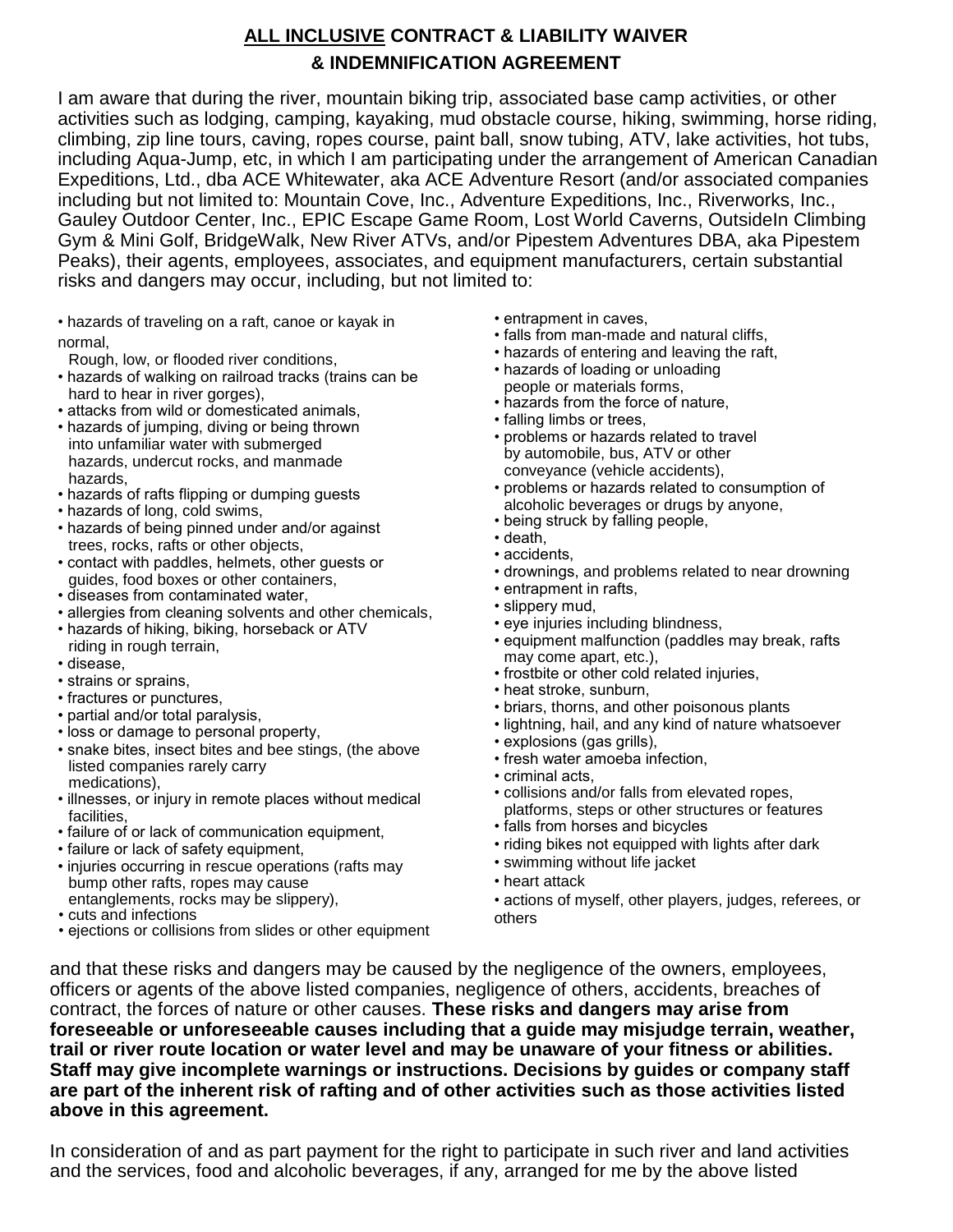companies, its agents, employees and associates, **I have and do hereby assume all of the above risks, and release, and will hold harmless, the above listed companies, their agents, employees, associates and associated companies, or any other person from any and all liability, actions, causes of action, debts, claims and demands of every kind and nature whatsoever which I now have or which may arise out of or in connection with my trip or participation in any of the base camp or related activity.** I further give permission for use or sale of any photograph or video showing me without further compensation to me. The terms hereof shall serve as a release, contract, indemnification (allowing collection of legal fees from plaintiffs), indemnification by parents or guardians (reimbursement of awards and legal fees in a winning suit brought by the minor or other parent), and assumption of risks for my heirs, executors and administrators and for all members of my family, including, minor's parents, and any minors accompanying me.

I certify that I will not hold the above listed companies, their agents, employees or associated companies responsible for actions of independent or quasi-independent providers of activities which have been arranged for me by, or recommended to me by the afore listed entities. I am participating for enjoyment or thrills and understand that the activities require physical exertion and involve a challenge containing a potential risk of injury or death.

I certify that I will not hold any of the above listed companies, their agents, employees or associated companies responsible for any harm occurring wholly or partially as a result of any existing health problems including, **but not limited to:**

- reactions to bee stings or the constriction of airways due to cold weather or asthma,
- broken bones due to osteoporosis,
- hemophilia,
- heart disease,
- high blood pressure,
- pregnancy, and/or
- loss of stamina or coherency due to diabetes.

If medical evacuation, including ambulance, Hi-railer, and/or helicopter, due to new or existing medical conditions is arranged by the above listed companies, I agree to reimburse the above listed companies for any charges.

#### **I specifically understand that I am releasing, discharging, and waiving any claims or actions that I may have presently or in the future for the negligent acts or other conduct by the owners, agents, officers or employees of the above listed companies.**

This is a public area in which only minimal security may be provided; the same precautions against crime should be exercised here as anywhere else.

The venue of any dispute that may arise out of this agreement or otherwise between the parties to which the above listed companies or their agents is a party shall be the Fayette County Circuit or Magistrate Court in Fayetteville, WV. If any portion of this contract and release is found to be invalid, the remainder shall remain in full force.

I HAVE READ THE ABOVE WAIVER AND RELEASE/CONTRACT AND BY SIGNING IT AGREE IT IS MY INTENTION TO EXEMPT AND RELIEVE THE ABOVE LISTED COMPANIES AND EMPLOYEES FROM LIABILITY FOR PERSONAL INJURY, PROPERTY DAMAGE OR WRONGFUL DEATH CAUSED BY NEGLIGENCE OR ANY OTHER CAUSE. I RECOGNIZE THAT I AM FREE NOT TO PARTICIPATE IN ANY ACTIVITIES.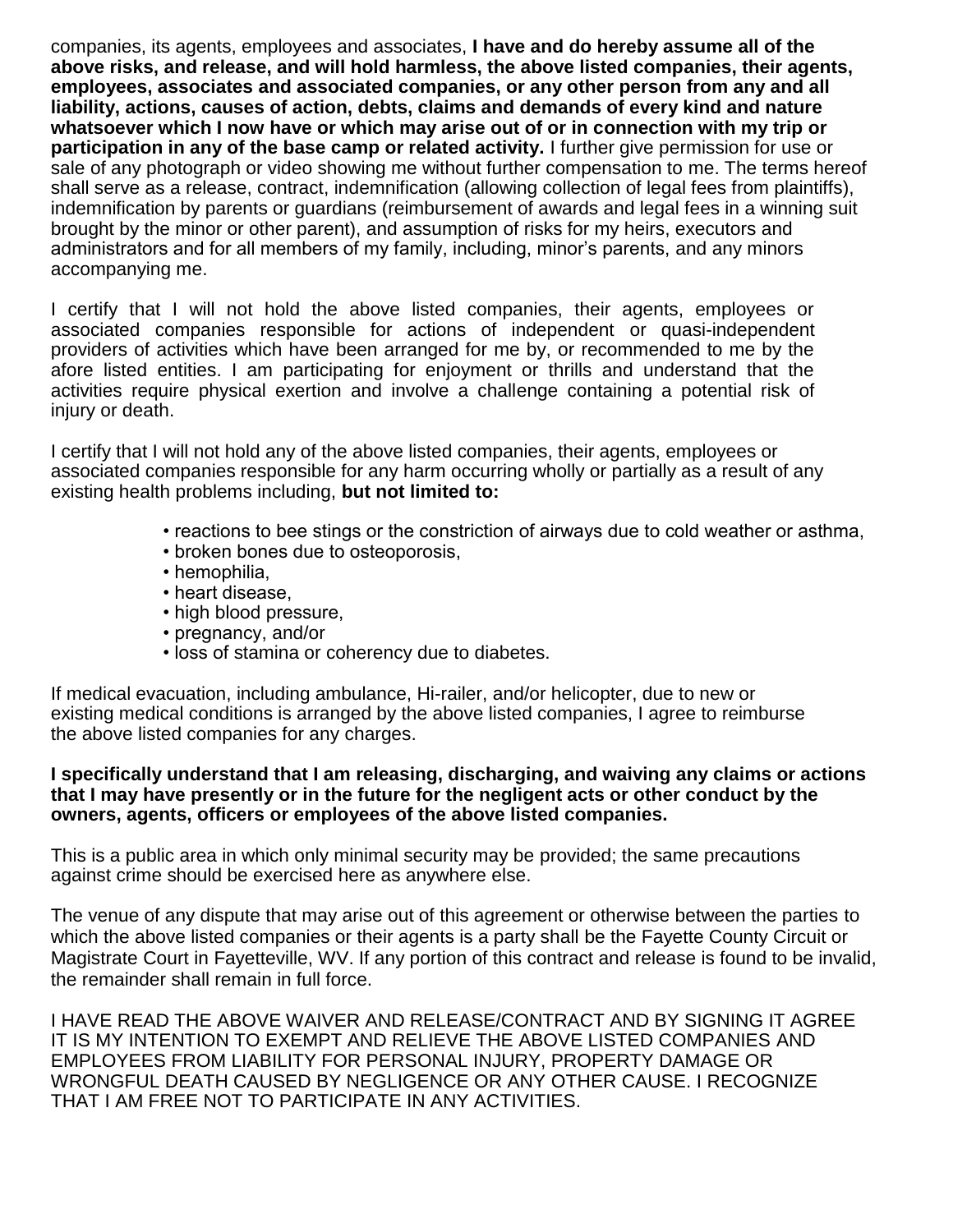### **PARTICIPANT RESPONSIBILITIES**

The West Virginia Whitewater Responsibility Act (WV Code 20-3B-1 through 5) imposes the following duties on participants in whitewater expeditions:

(a) Participants have a duty to act as would a reasonably prudent person when engaging in recreational activities offered by commercial whitewater guides in this state. (b) No participant may:

- (1) Board upon or embark upon any commercial whitewater expedition when intoxicated or under the influence of non-intoxicating beer, intoxicating beverages or controlled substances; or
- (2) Fail to advise the trip leader or the trip guide of any known health problems or medical disability and any prescribed medication that may be used in the treatment of such health problems during the course of the commercial whitewater expedition; or
- (3) Engage in harmful conduct or willfully or negligently engage in any type of conduct which contributes to or causes injury to any person or personal property; or
- (4) Perform any act which interferes with the safe running and operation of the expedition, including failure to use safety equipment provided by the commercial whitewater outfitter or failure to follow the instructions of the trip leader or trip guide in regard to the safety measures and conduct requested of the participants; or
- (5) Fail to inform or notify the trip guide or trip leader of any incident or accident involving personal injury or illness experienced during the course of any commercial whitewater expedition. If such injury or illness occurs, the participant shall leave personal identification, including name and address, with the commercial whitewater outfitters' agent or employee.

#### **I understand that the Responsibility Act immunizes the outfitter from tort (legal) actions as long as the industry standard of care is met.**

# **Zip Line Weight Statement**

#### **I HAVE BEEN MADE AWARE OF THE ZIP LINE WEIGHT REGULATIONS AND AM STATING I WEIGH WITHIN THE 70-250 LBS REQUIREMENT (100-200 FOR NIGHT ZIP TOUR). (INITIAL) \_\_\_\_\_\_\_\_\_\_**

## **West Virginia Bicycle Riders' Responsibility:**

1. West Virginia state law requires all bicyclists fifteen years of age and under must wear a helmet. ACE requires that ALL riders wear a helmet.

2. Participants are responsible for all issued rental equipment including but not limited to damage to bicycle and its corresponding components and helmets. A credit card or other collateral will be held with rental form to cover any damage expenses.

3. The trail map is a general guide only and is not to scale. ACE cannot be held responsible for inaccurate information or the condition of the trails.

4. All rented equipment will be returned and checked back in at the specified time. If I fail to return by the specified time, I will be charged for the additional time. After proper return, collateral items will be charged or returned.

5. For rental bikes, the ACE Adventure Resort does not provide shuttle service. In the event that I become lost or the bike breaks down while riding and I request a pick up, and if driver & vehicle is available, then I will be responsible for any and all expenses that incur. If I do not return the bike to the Bike Check Out Area, I agree to pay for the replacement cost.

### **I HAVE BEEN MADE AWARE THAT IT IS REQUIRED OF ME TO WEAR A HELMET AT ALL TIMES WHILE ON A BIKE. (INITIALS) \_\_\_\_\_\_\_\_\_\_\_**